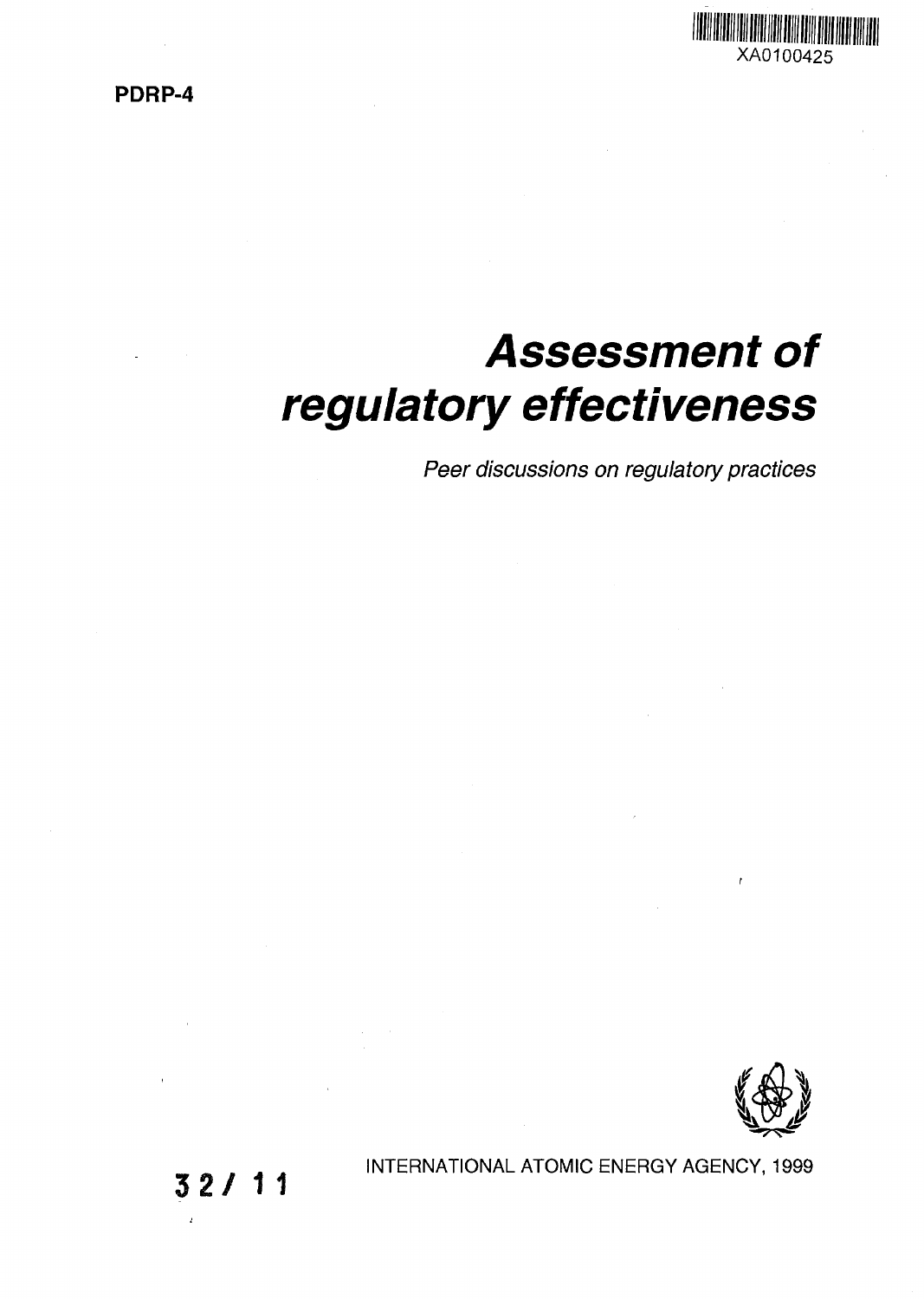## PDRP-4

# **Assessment of regulatory effectiveness**

Peer discussions on regulatory practices



INTERNATIONAL ATOMIC ENERGY AGENCY, 1999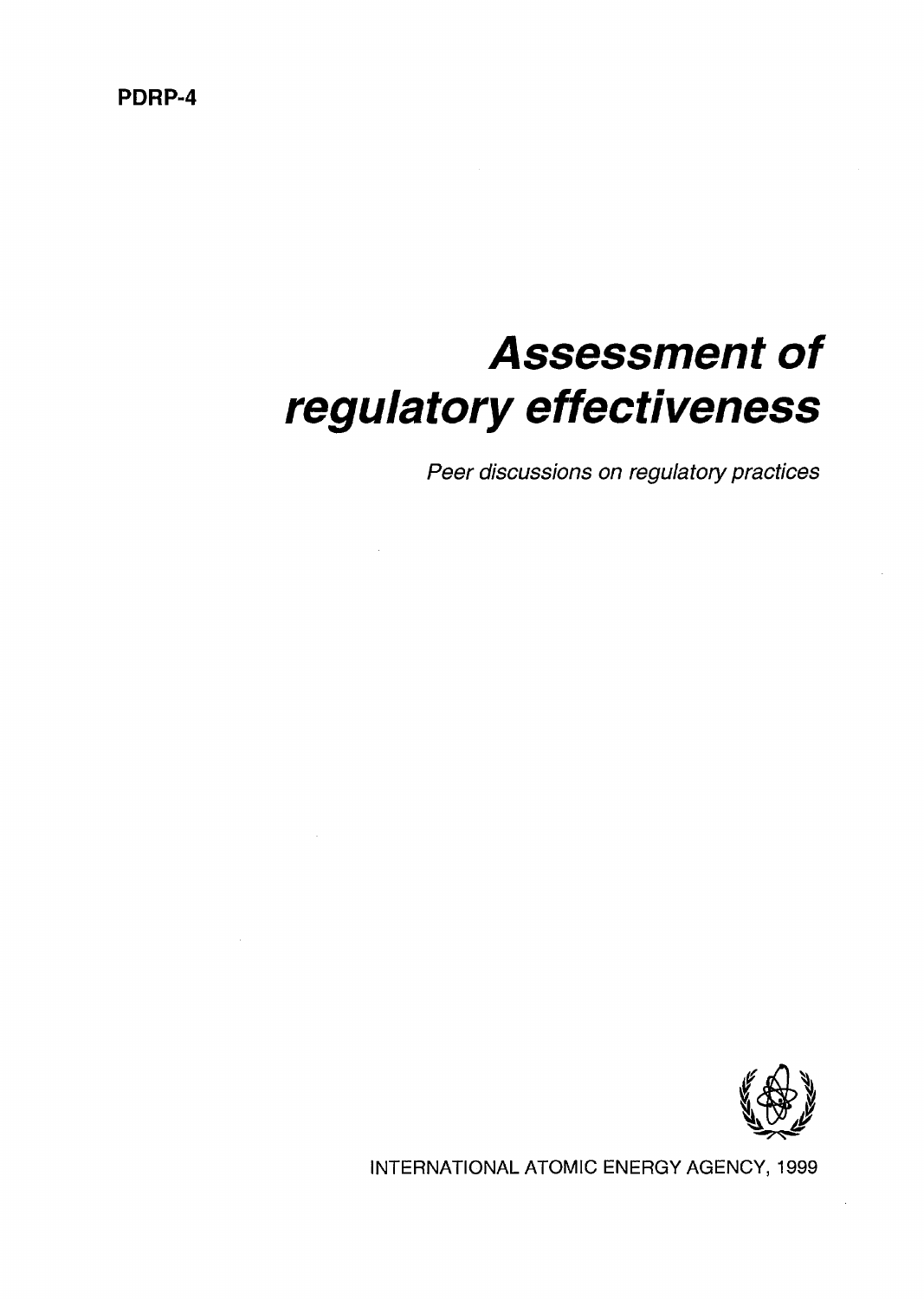The originating Section of this publication in the IAEA was:

Safety Co-ordination Section International Atomic Energy Agency Wagramerstrasse 5 P.O. Box 100 A-1400 Vienna, Austria

ASSESSMENT OF REGULATORY EFFECTIVENESS IAEA, VIENNA, 1999 PDRP-4

©IAEA, 1999

Printed by the IAEA in Austria September 1999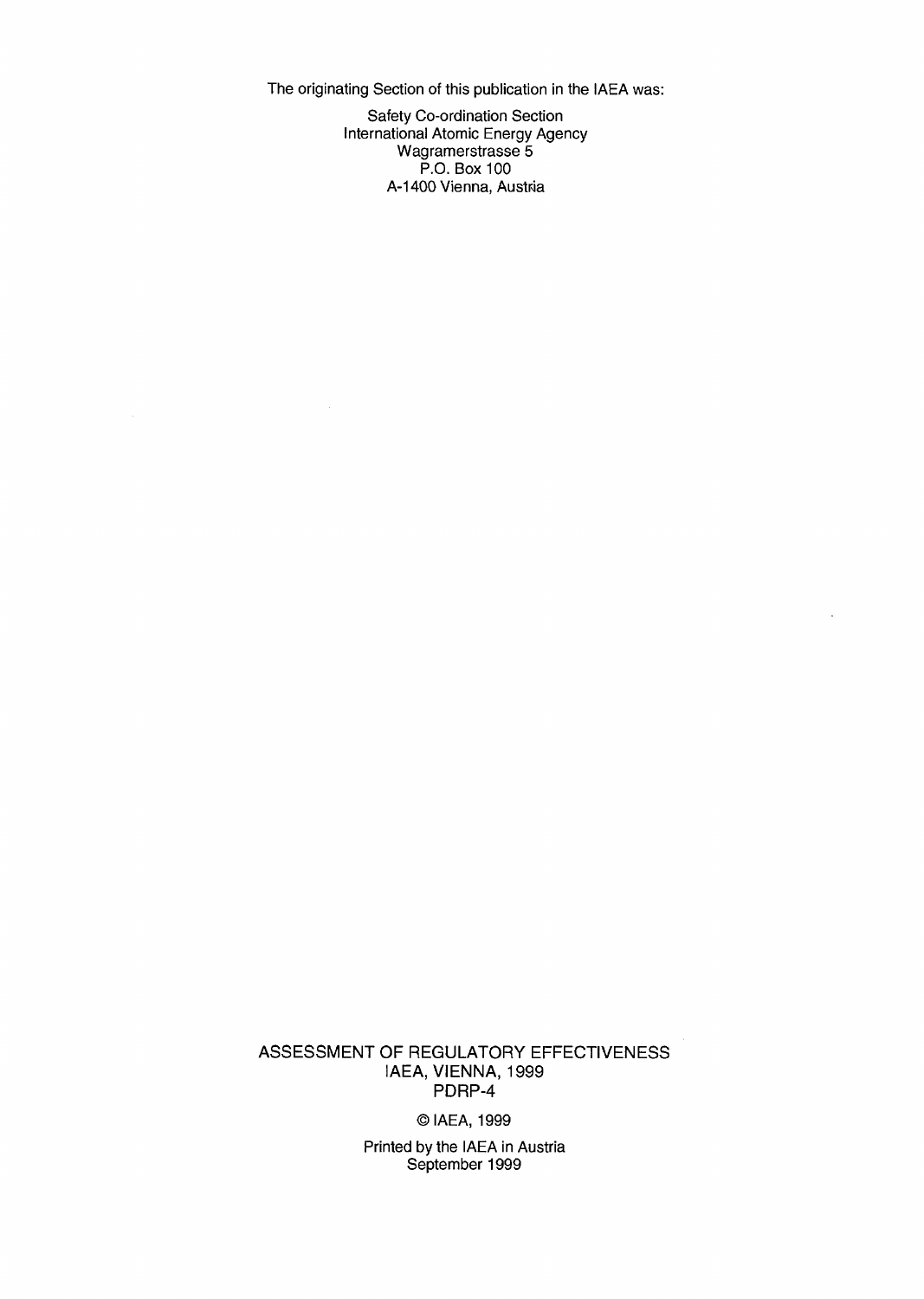#### FOREWORD

This report arises from the seventh series of peer discussions on regulatory practices entitled "Assessment of Regulatory Effectiveness". The term 'regulatory effectiveness' covers the quality of the work and level of performance of a regulatory body. In this sense, regulatory effectiveness applies to regulatory body activities aimed at preventing safety degradation and ensuring that an acceptable level of safety is being maintained by the regulated operating organizations. In addition, regulatory effectiveness encompasses the promotion of safety improvements, the timely and cost effective performance of regulatory functions in a manner which ensures the confidence of the operating organizations, the general public and the government, and striving for continuous improvements to performance.

Senior regulators from 22 Member States participated in two peer group discussions during March and May 1999. The discussions were focused on the elements of an effective regulatory body, possible indicators of regulatory effectiveness and its assessment. This report presents the outcome of these meetings and recommendations of good practices identified by senior regulators, which do not necessarily reflect those of the governments of the nominating Member States, the organizations they belong to, or the International Atomic Energy Agency.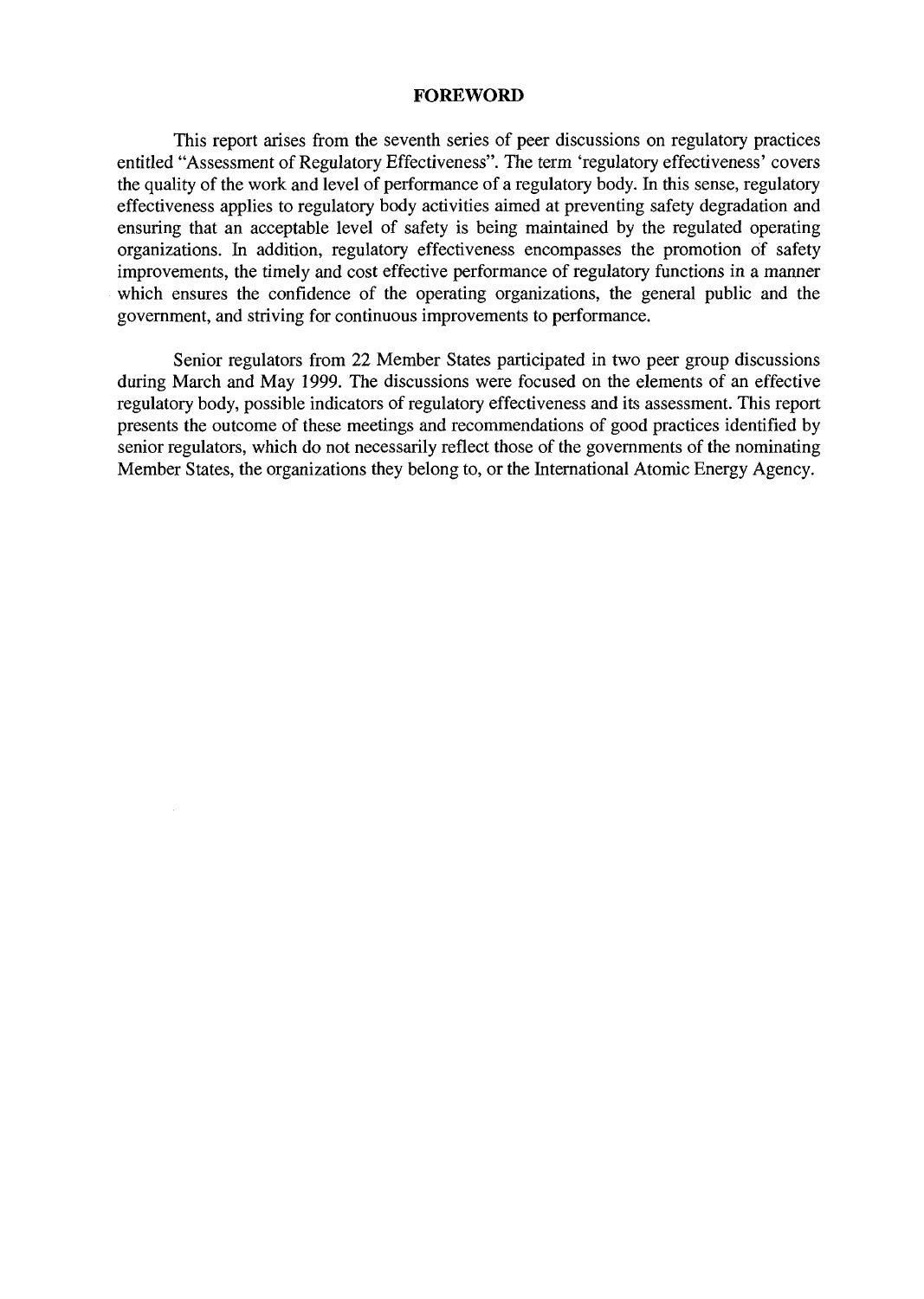## *EDITORIAL NOTE*

*In preparing this publication for press, staff of the IAEA have made up the pages from the original manuscript(s). The views expressed do not necessarily reflect those of the IAEA, the governments of the nominating Member States or the nominating organizations.*

*Throughout the text names of Member States are retained as they were when the text was compiled.*

*The use of particular designations of countries or territories does not imply any judgement by the publisher, the IAEA, as to the legal status of such countries or territories, of their authorities and institutions or of the delimitation of their boundaries.*

*The mention of names of specific companies or products (whether or not indicated as registered) does not imply any intention to infringe proprietary rights, nor should it be construed as an endorsement or recommendation on the part of the IAEA.*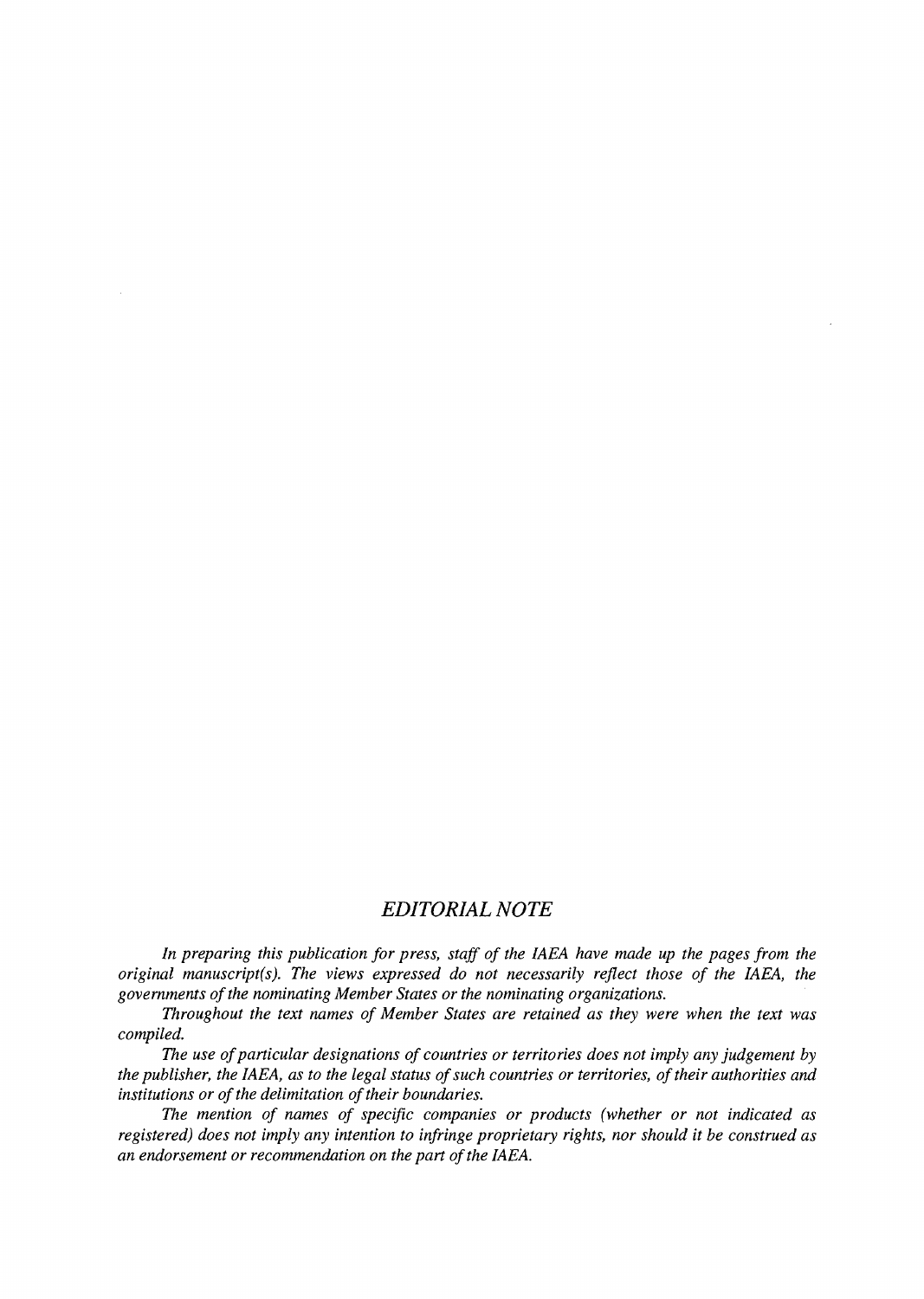## **CONTENTS**

| 1.               |                                                                                                                                          |  |  |
|------------------|------------------------------------------------------------------------------------------------------------------------------------------|--|--|
|                  |                                                                                                                                          |  |  |
|                  |                                                                                                                                          |  |  |
| $\overline{2}$ . | MAJOR ELEMENTS THAT MAKE AN EFFECTIVE REGULATORY BODY  3                                                                                 |  |  |
|                  |                                                                                                                                          |  |  |
| 3.               |                                                                                                                                          |  |  |
|                  | 3.1. Possible indicators of regulatory effectiveness in respect of<br>3.2. Possible indicators of regulatory effectiveness in respect of |  |  |
|                  |                                                                                                                                          |  |  |
|                  | 3.3. Possible indicators of regulatory effectiveness from the performance of                                                             |  |  |
| 4.               | FIELDS FOR ENHANCING EFFECTIVENESS OF REGULATORY BODIES 10                                                                               |  |  |
| 5.               |                                                                                                                                          |  |  |
|                  |                                                                                                                                          |  |  |

 $\sim 10^{10}$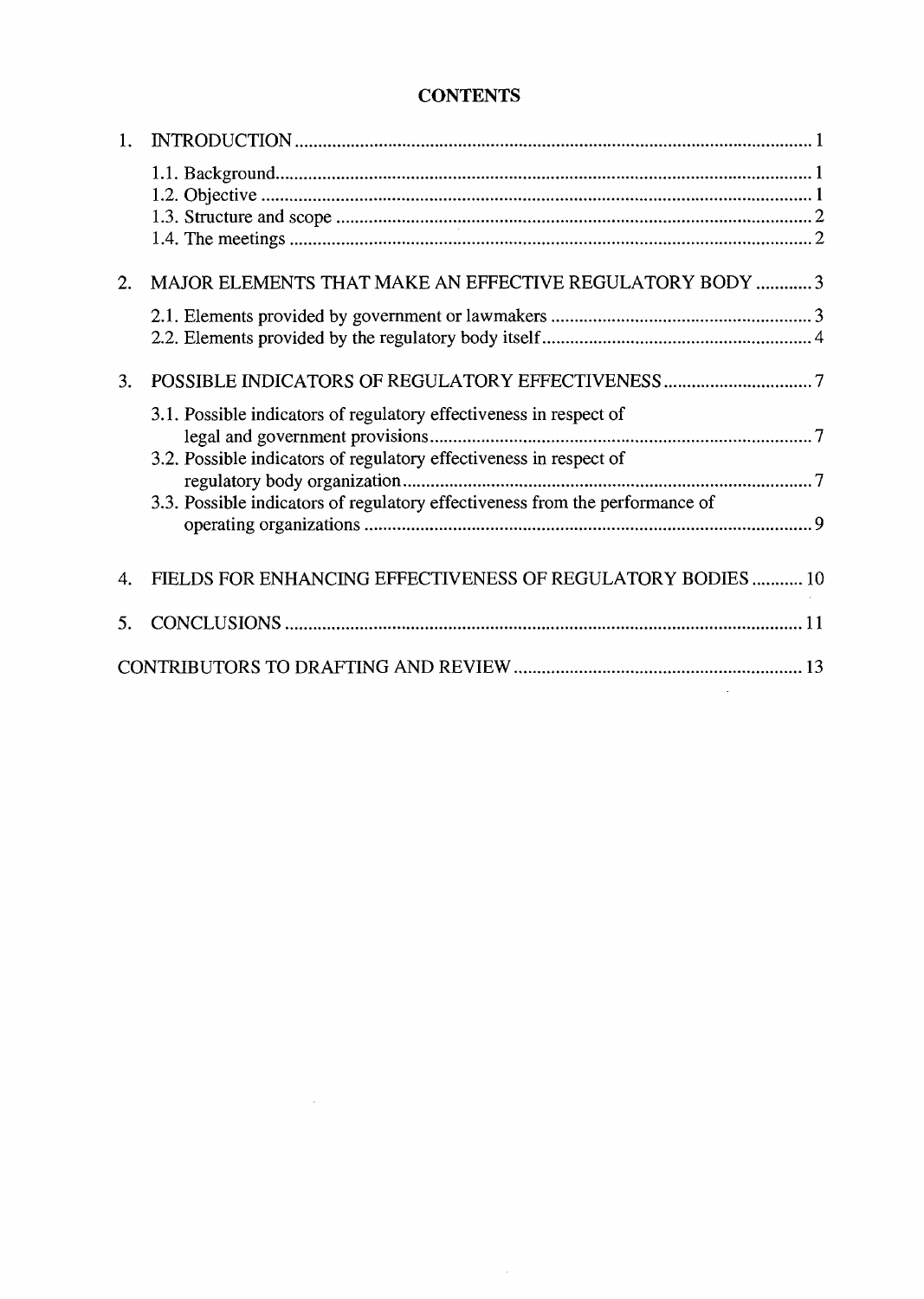#### **1. INTRODUCTION**

#### 1.1. BACKGROUND

In 1986, at a Special Session of the IAEA General Conference, it was suggested that the IAEA could play a role in assisting Member States in the enhancement of regulatory practices with the objective of increasing the confidence of the public in the safety of nuclear power. The IAEA subsequently sent out questionnaires on regulatory practices and on inspection and enforcement. Summaries of the replies to these questionnaires were issued as TECDOCs.

In 1988 it was agreed that the most useful way to develop peer review of regulatory practices was for small groups of regulators to meet together, with an IAEA co-ordinator, to discuss selected topics. It was intended that Senior Regulators from different groups of Member States would discuss the same topic in a series of peer group discussion meetings, putting emphasis on identifying beneficial aspects of practices rather than on comparing regimes.

This objective was further enhanced when the Nuclear Safety Standards Advisory Group (NUSSAG) recommended in 1989 that "to promote the sharing of experience through increased professional contacts between nuclear safety regulators, a system should be provided for the identification of commonly accepted good practices and to disseminate them widely among Member States".

As a result of this recommendation, six series of meetings were held. The first in 1989— 1990 discussed "Regulatory Inspection and Enforcement Good Practices"; the second, in 1991-1992, dealt with "Regulatory Good Practices Relating to Monitoring and Assessment of Ageing of Nuclear Power Plants", and the third, in 1993-1994, addressed "Policy for Setting and Assessing Regulatory Safety Goals". The third series resulted in the publication in 1995 of IAEA-TECDOC-831, "Policy for Setting and Assessing Regulatory Safety Goals".

Starting with the fourth series of meetings, the reports of the peer discussions were published in the PDRP special report series. They are PDRP-1 "Development of Measures to Assess the Safety of Existing NPPs and the Effectiveness of Regulations and Regulatory Actions (including 'Prescriptive' and 'Performance Based' Approaches)", PDRP-2 "Approaches Relating to Decommissioning of Nuclear Facilities" and PDRP-3 "Regulation of the Life Cycle of Nuclear Installations".

The present report arises from the seventh series of meetings, held during March and May 1999, which addressed the subject recommended by the Advisory Commission on Safety Standards (ACSS) and which was adopted by the IAEA as "Assessment of Regulatory Effectiveness".

#### 1.2. OBJECTIVE

In order to protect people and the environment from hazards associated with nuclear facilities, the main objective of a nuclear regulatory body is to ensure that a high level of safety in the nuclear activities under its jurisdiction is achieved, maintained and within the control of operating organizations.

J.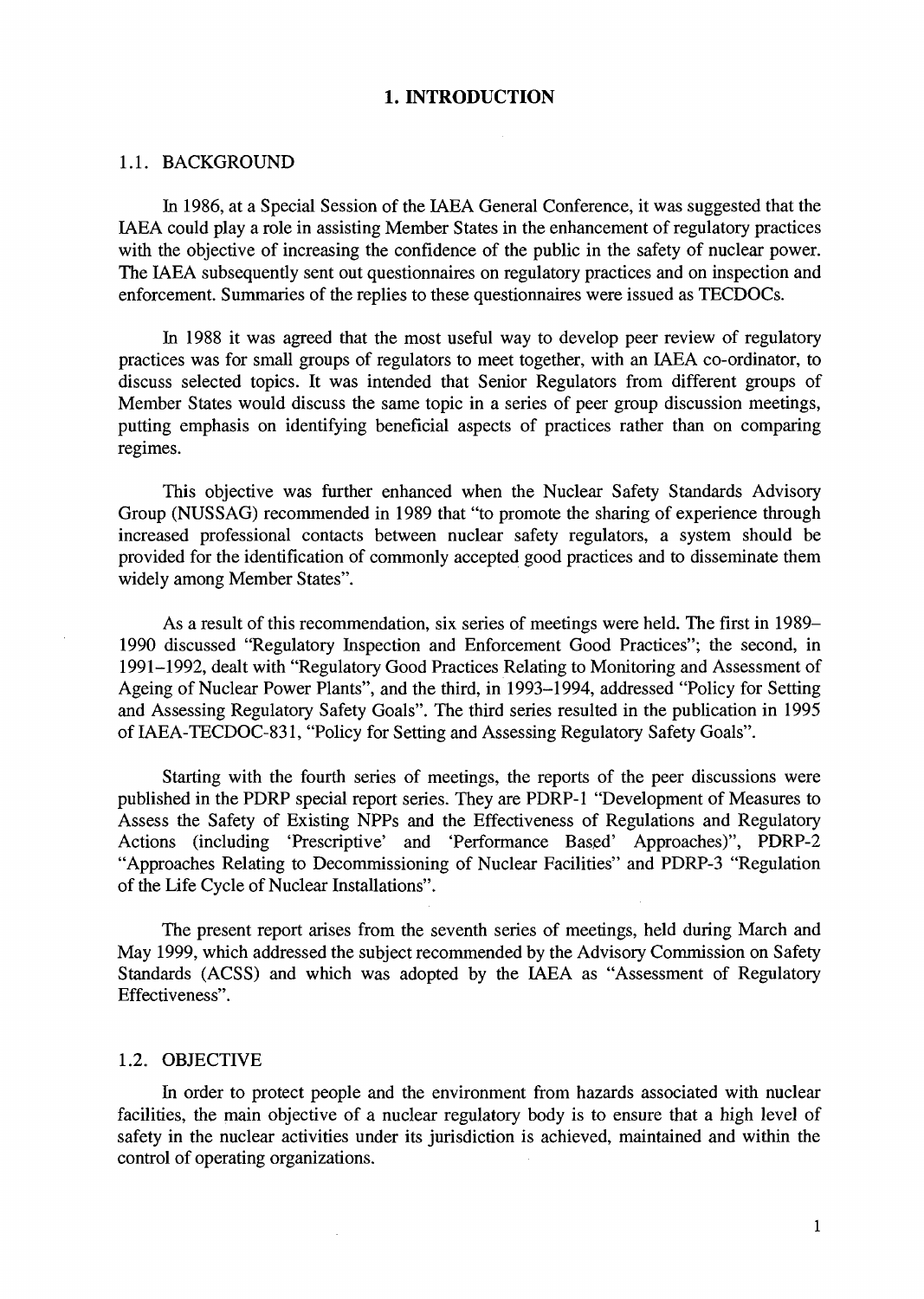Even if it is possible to directly judge objective safety levels at nuclear facilities, such safety levels would not provide an exclusive indicator of regulatory effectiveness.

The way the regulatory body ensures the safety of workers and the public and the way it discharges its responsibilities also determine its effectiveness. Hence the regulatory approaches of the regulatory body and its organization are important factors.

Whilst regulatory effectiveness cannot easily be measured directly, there are various characteristics which can be attributed to an effective regulatory body. These characteristics can be used as indicators. They can also provide guidance on the assessment of regulatory effectiveness. They may also indicate possible fields of enhancement of the effectiveness of a regulatory body.

In order to assist Member States in achieving and maintaining a high level of regulatory effectiveness, the IAEA convened the seventh series of peer discussions on "Assessment of Regulatory Effectiveness". The results and findings of these discussions are summarized in this report which concentrates on common findings and good practices identified during the discussions. Its intention is primarily to disseminate information on existing experience and to identify beneficial aspects of practices in order to provide guidance to Member States.

#### 1.3. STRUCTURE AND SCOPE

This report is structured so that it covers the subject matter under the main headings of:

- elements of an effective regulatory body
- possible indicators of regulatory effectiveness
- assessment and suggestions for good practices to enhance effectiveness.

It is important to note that recommendations of good practice are included if they have been identified by at least one of the groups. It does not follow that all of the groups or individual Member States would necessarily endorse all of the recommendations. However, it is considered that if a single group of senior regulators judge that a particular practice is worthy of recommendation, it needs to receive serious consideration. In some cases the same recommendations arise from all of the groups. These are considered to be particularly meritorious.

#### 1.4. THE MEETINGS

Two meetings were held, in the months of March and May 1999. The list of participants at these meetings is given at the end of this report. In the interests of continuity and consistency, the same consultant was invited by the Agency to chair both meetings. Each meeting was independent, with no details of the discussions at previous meetings being disclosed. The meetings proceeded in the same way with each participating member describing his or her national regulatory regime and practices in turn, with the subsequent discussion examining points of similarity and their merits.

The IAEA organizers set the stage for the discussions by asking participants to start their discussions with the following five questions: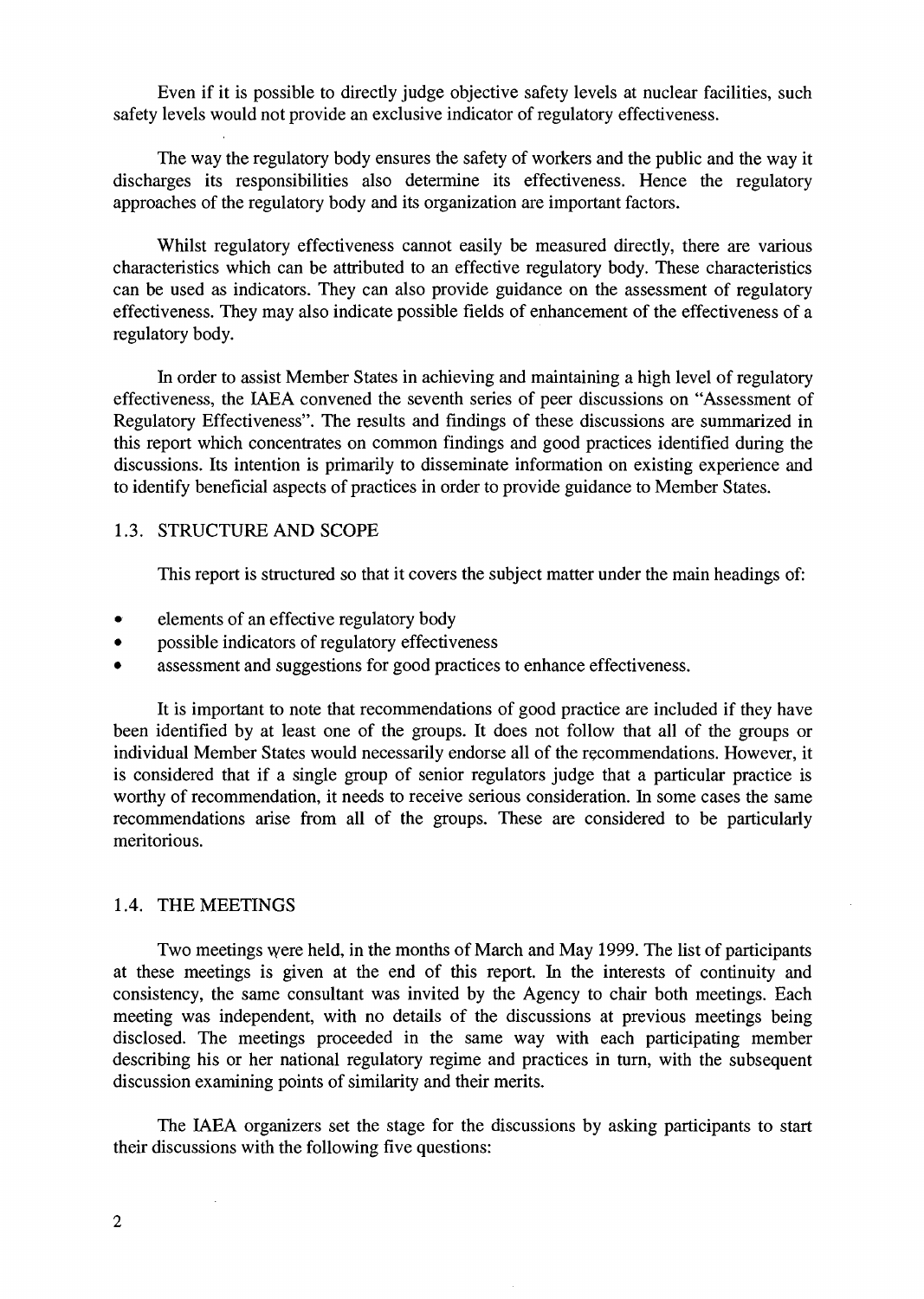- 1. What are the major elements that make an effective regulatory body?
- 2. In what areas should effectiveness be assessed and how?
- 3. What kind of operating organization performance can be used to evaluate regulatory effectiveness and how?
- 4. Are there any indicators for regulatory effectiveness?
- 5. How to enhance regulatory effectiveness?

Both meetings were substantially larger than those at the preceding series of peer discussions. So for each of the meetings the participants divided into two groups and produced reports. It turned out that for each of the meetings the size of the groups was small enough to enable efficient group work yet large enough to foster in-depth discussion, particularly in the plenary sessions.

There were thus four deliverables that were consolidated into this report by a small consultancy group.

The very complexity of the topic — assessing the effectiveness of a regulatory body means that this report probably does not fully develop all the ideas that are presented within it. The difficulties for fully developing these ideas and providing a working framework of unambiguous assessment tools are acknowledged. Further discussions will be necessary, and are encouraged, to continue and fine tune the recommendations of good practices that are presented in the report.

#### **2. MAJOR ELEMENTS THAT MAKE AN EFFECTIVE REGULATORY BODY**

The elements that make an effective regulatory body can be considered in two groups — elements which are provided by government or lawmakers, depending on national legal systems, and elements which are under the control of the regulatory body.

#### 2.1. ELEMENTS PROVIDED BY GOVERNMENT OR LAWMAKERS

Government needs to provide the legal framework for nuclear activities in its country, establishing the overall duties and responsibilities.

A regulatory body needs to be provided with a legal basis with powers to set standards and powers to perform licensing, inspection, review and assessment, and enforcement functions as well as to regulate these processes. Access to installations, to safety related documentation and to relevant safety information is important and needs to be supported by law.

To be effective, a regulatory body needs to be institutionally independent. It needs to be independent of the industries which it regulates, independent of considerations of energy policy particularly of any consideration of the need to maintain electrical supplies to consumers, and independent of government departments which sponsor or fund nuclear facilities.

Government needs to set the mission to be accomplished by the regulatory body. The mission — which needs to indicate that safety is important — can be set annually or otherwise, for example in the laws which provide the legal basis for the regulatory body.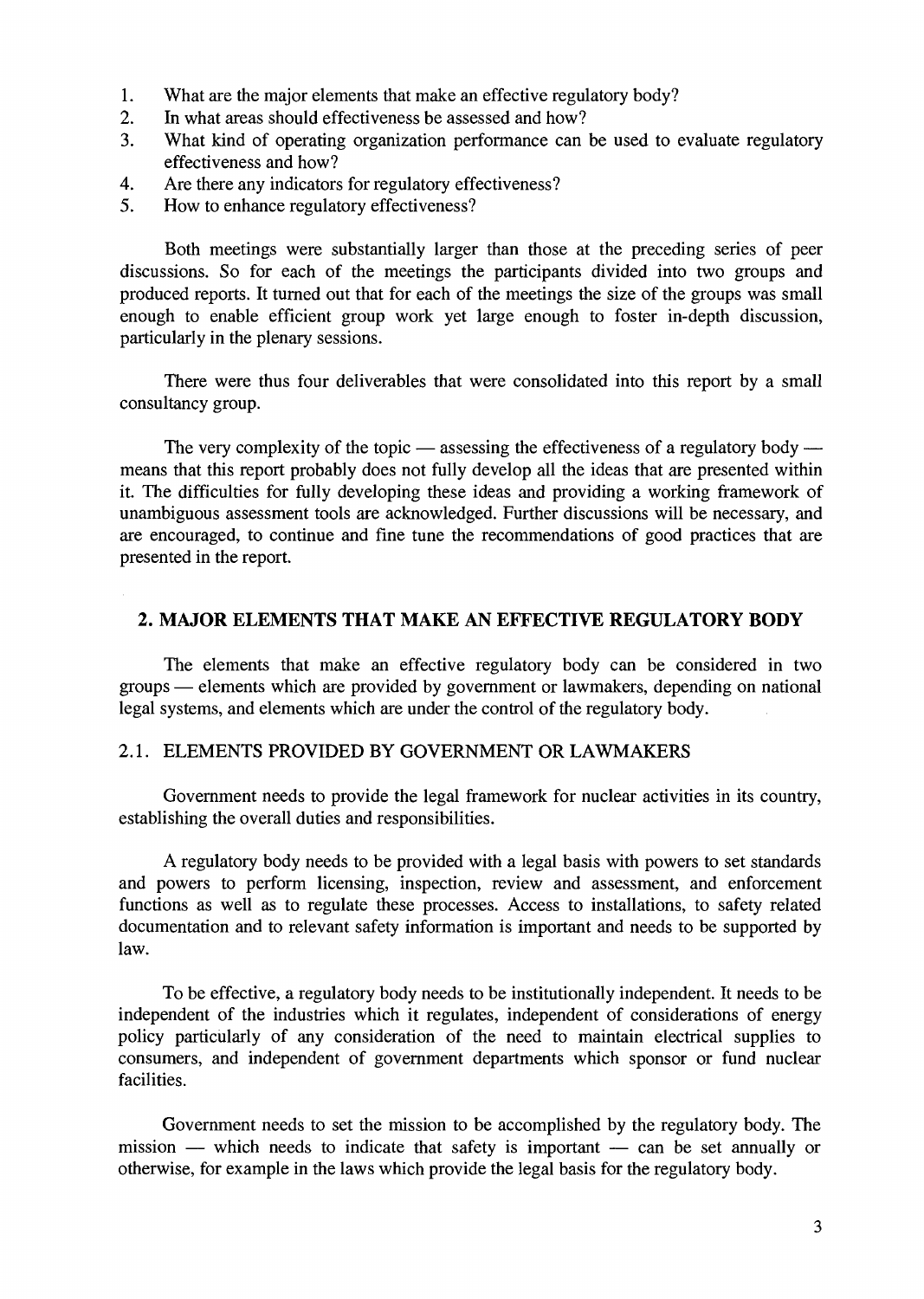Government needs to provide sufficient funding for the regulatory body in such a way that the regulatory body can deliver its mission. Stability for the regulatory body is important, but an annual budgetary bidding process is likely to exist in practice.

Government needs to agree on the division of responsibilities between the regulatory body and other regulatory or governmental agencies, such as those responsible for radiation protection, environmental matters and transport, so as to prevent overlaps or gaps. Cooperation and co-ordination between all parties is important.

Government needs to set out its policy as regards the degree to which the regulatory body should publish the results of its work or generally be open.

#### 2.2. ELEMENTS PROVIDED BY THE REGULATORY BODY ITSELF

#### (a) Policies, objectives and strategies

To be effective, a regulatory body needs to have clear policies, objectives and strategies related to safety. A typical policy statement would be one which states that the operating organizations are responsible for safety. In general, policies need to:

- aim to target high risk situations;
- be proportionate in such a way that resources are applied to matters of high safety concern or that enforcement actions are commensurate with the offence;
- ensure consistent decisions over time, across national nuclear industries and with international practice; and
- be transparent by being understandable and accessible.

Typical objectives which are effective would be those which aim to reduce risks so far as is reasonably practicable, those which aim to ensure that periodic reviews of plants are carried out at regular intervals by operating organizations against modern standards and those which aim to ensure that operating organizations update old plants as far as is reasonably practicable.

Examples of regulatory strategies are those that are prescriptive, performance based, process based or goal based with self-evaluation by the operating organizations.

(b) Organization, functions and competencies to meet the mission and mandate of the regulatory body

To be effective, a regulatory body needs to have an organization and processes to deliver licensing, inspection, review and assessment, and enforcement functions including the withdrawal of previous authorizations. The organization will specify roles, responsibilities and accountabilities of staff members, allocate staffing levels and provide a flexible approach to adjust resources according to priorities. The processes will allow for a timely response by the regulatory body to operating organizations activities, events and incidents, an assessment function that is independent of the operating organizations and the designer, manufacturer architect engineer and an inspection function which provides a capability for both proactive and reactive inspections. It is important that a regulatory body have the capability to follow up its regulatory decisions and requirements to ensure that these are met in a timely and correct manner.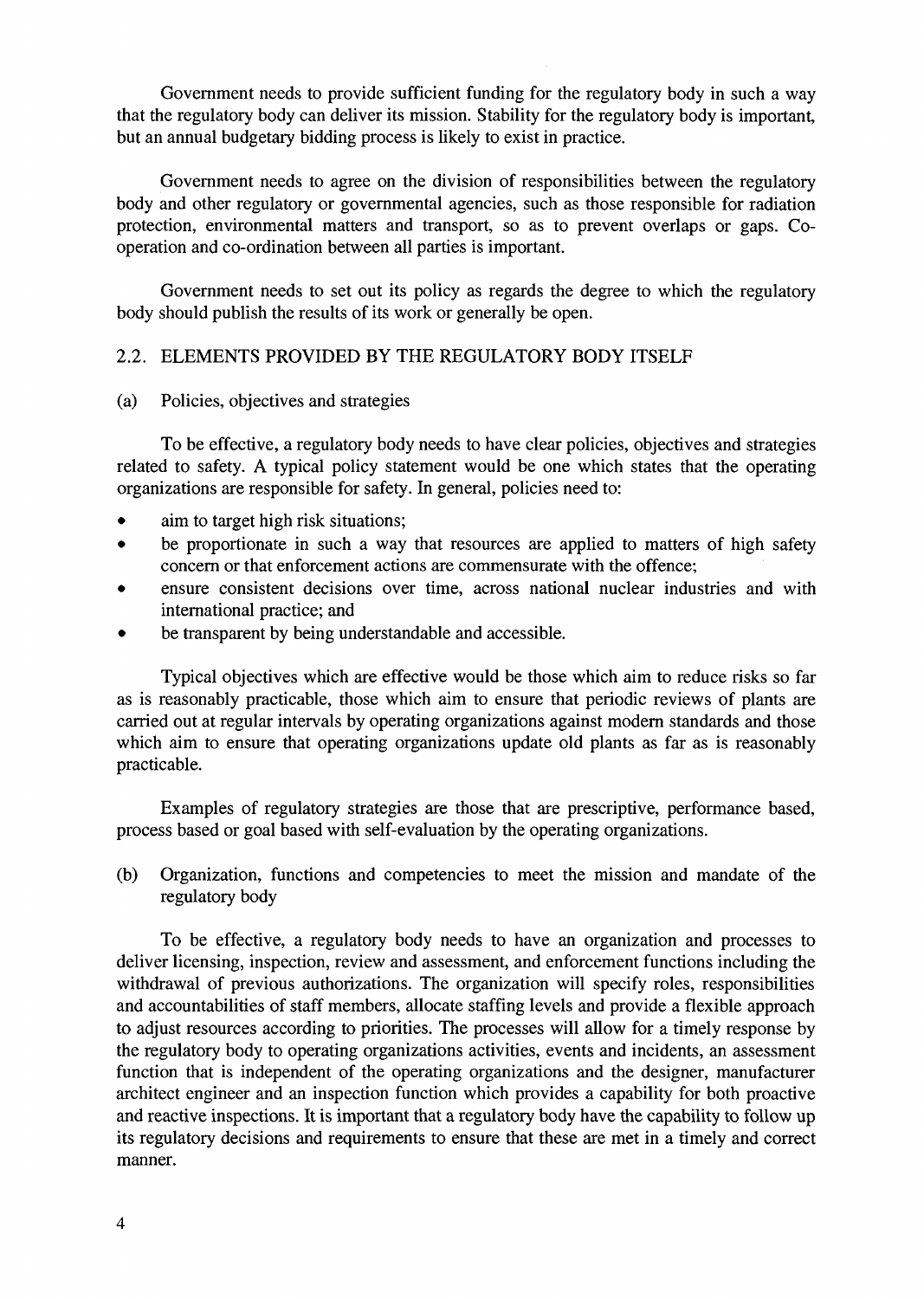The regulatory body needs to be appropriately structured to carry out its functions. There are several ways to achieve this successfully. For example, organizational units can correspond to each basic function of the regulatory body. Alternatively, organizational units can cover both inspection, review and assessment and enforcement functions leaving licensing and other more specialist functions in separate organizational units. Whatever organizational structure is chosen, responsibilities of each unit and staff member need to be clear, good communication needs to exist between relevant units and staff members on common items of interest and the overall organizational structure needs to be sufficiently flexible to respond to actual priorities. The regulatory body can be structured in a number of ways according to the legal system of the Member State. The IAEA Safety Series publications provide information on this topic. A typical overall framework is illustrated in Figure 1.

To be effective, a regulatory body also needs to have regulatory standards, regulatory guides and internal guidance for use by the regulatory staff. This suite of documentation not only needs to exist but it needs to be reviewed regularly and updated according to need. The aim should be to provide a clear, predictable and logical regulatory process for dealing with safety issues.

The regulatory body needs to have sufficient staff who are highly competent with sufficient knowledge, experience, training and motivation to perform the work of the regulatory body and to make independent regulatory decisions.

Depending on the national system, size and competence of the regulatory body, the regulatory body should have access to external technical support including Advisory Committees. However, such access does not relieve the regulatory body from discharging its responsibilities.

The regulatory body needs to have an internal quality assurance system to cover such items as internal rules, planning, budgeting, delivery of work to an acceptable level, audit and review. The aim should be to ensure consistent and timely actions for both proactive and reactive situations.

The regulatory body needs to ensure that adequate emergency planning and preparedness exists and be prepared to participate in national decision-making and communication in relation to significant events, wherever they occur.

The regulatory body needs to have the capability to fund and manage or to perform research activities in support of its work. It also needs to be able to fund and manage work which it is unable to carry out itself because it does not have the expertise. In all cases the regulatory body needs to be able to judge whether the outcome of the contracted work is adequate and whether it can be adopted by the regulatory body.

The regulatory body needs to have international contact with other regulatory bodies in order to assist in standard making, to facilitate benchmarking of national practices and to exchange information on operating experience and safety issues. International contact in respect of experience feedback is very important. It is also helpful to exchange personnel between countries to enhance training and to give and receive technical support from other countries.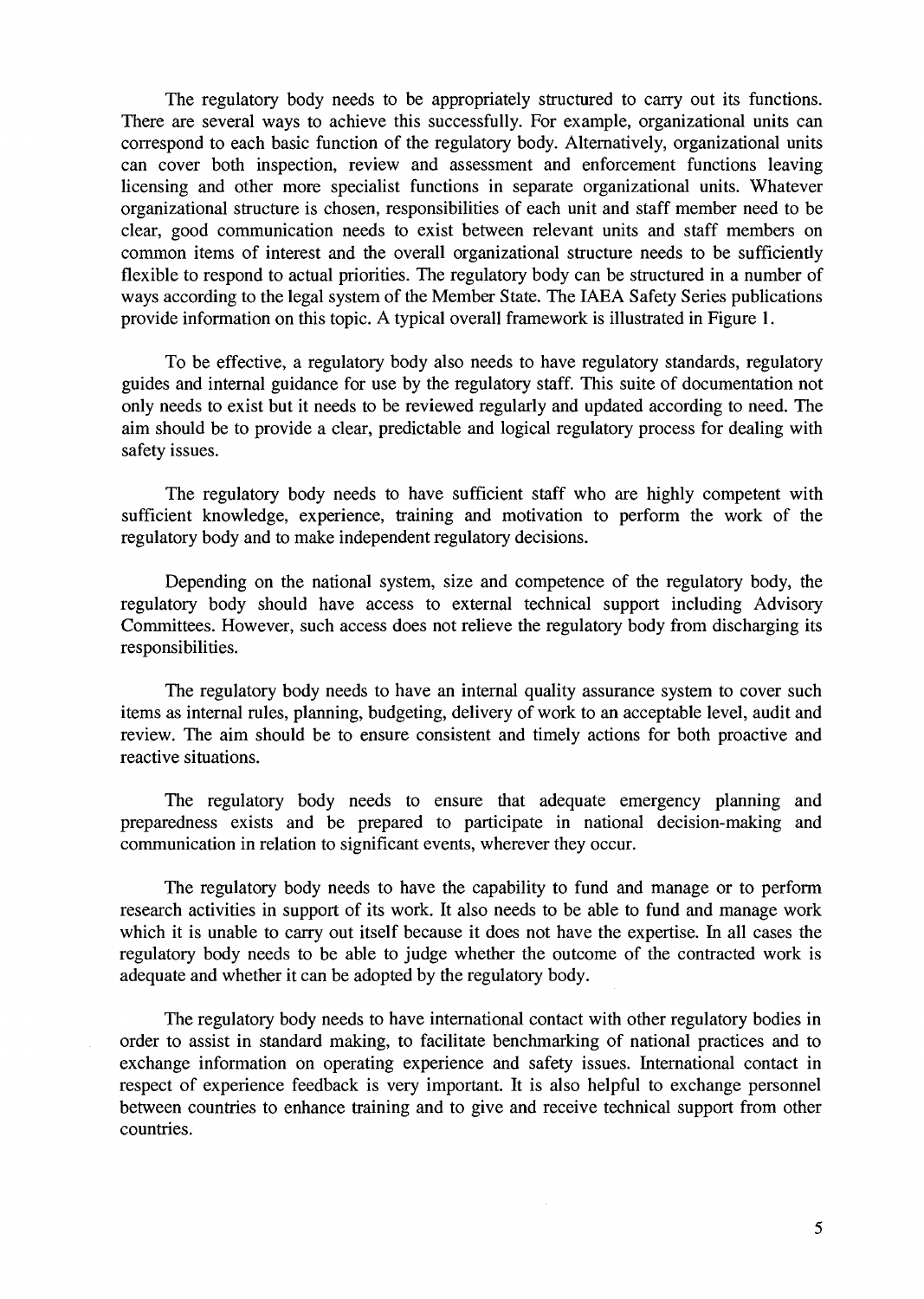

*FIG. 1. Model for assessment of a regulatory body.*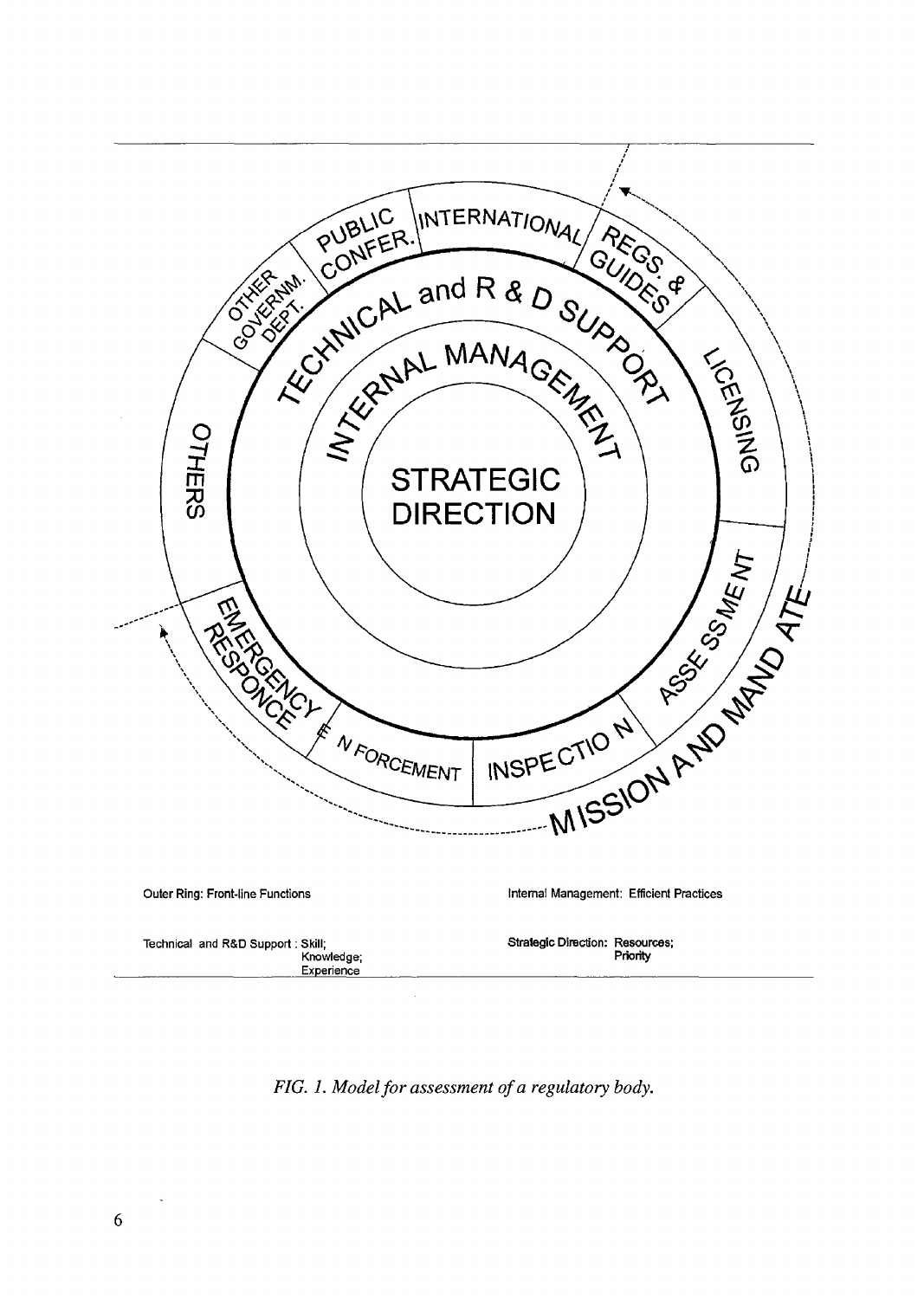(c) Relations with operating organizations and others

The regulatory body, while recognizing its role as a regulator should have an open relationship with operating organizations and other agencies on regulatory and safety issues. Good and efficient communication is very important. It is particularly important that the regulatory body ensures that operating organizations report safety issues to the regulatory body.

The regulatory body needs to deliver the government's policy in relation to openness. For example, it is helpful to have regular and open communication with the public through press releases, press conferences, seminars, published reports and provision of information on the Internet about safety issues, regulatory decisions and significant events.

## **3. POSSIBLE INDICATORS OF REGULATORY EFFECTIVENESS**

Section 2 describes the major elements of an effective regulatory body as defined by a legal framework, authority, mandate and mission. It also describes suitable organizational structures to provide outputs for effective control of nuclear safety. The challenge now is to identify possible indicators that can be used for assessment of regulatory effectiveness.

### 3.1. POSSIBLE INDICATORS OF REGULATORY EFFECTIVENESS IN RESPECT OF LEGAL AND GOVERNMENT PROVISIONS

- (a) An adequate legal basis exists for the regulatory body and the processes which it regulates.
- (b) Legal responsibilities for safety are clearly stated.
- (c) The mission of the regulatory body is clear and is delivered in practice.
- (d) The regulatory body is institutionally independent of the industries which it regulates, independent of energy policy considerations particularly of any consideration of the need to maintain electrical supplies to consumers and independent of government departments which sponsor or fund nuclear facilities.
- (e) Sufficient funding is ensured to enable the regulatory body to carry out necessary work and provide funding for research and any expertise it does not have within its organization and to enable the regulatory body to deliver its mission.

## 3.2. POSSIBLE INDICATORS OF REGULATORY EFFECTIVENESS IN RESPECT OF REGULATORY BODY ORGANIZATION

- (a) The regulatory body targets high risk areas, enforces serious matters and not trivia, provides consistent decisions in similar circumstances and is accessible and transparent to the public.
- (b) The regulatory body issues statements on safety philosophy and regulatory strategies which are clear to its staff, to operating organizations and to the public.
- (c) Clear roles and responsibilities exist within the regulatory body for licensing, inspection, review and assessment (including periodic review) and enforcement. These processes are documented.
- (d) The ratio of time spent on planned inspections to time spent on reactive inspections is high.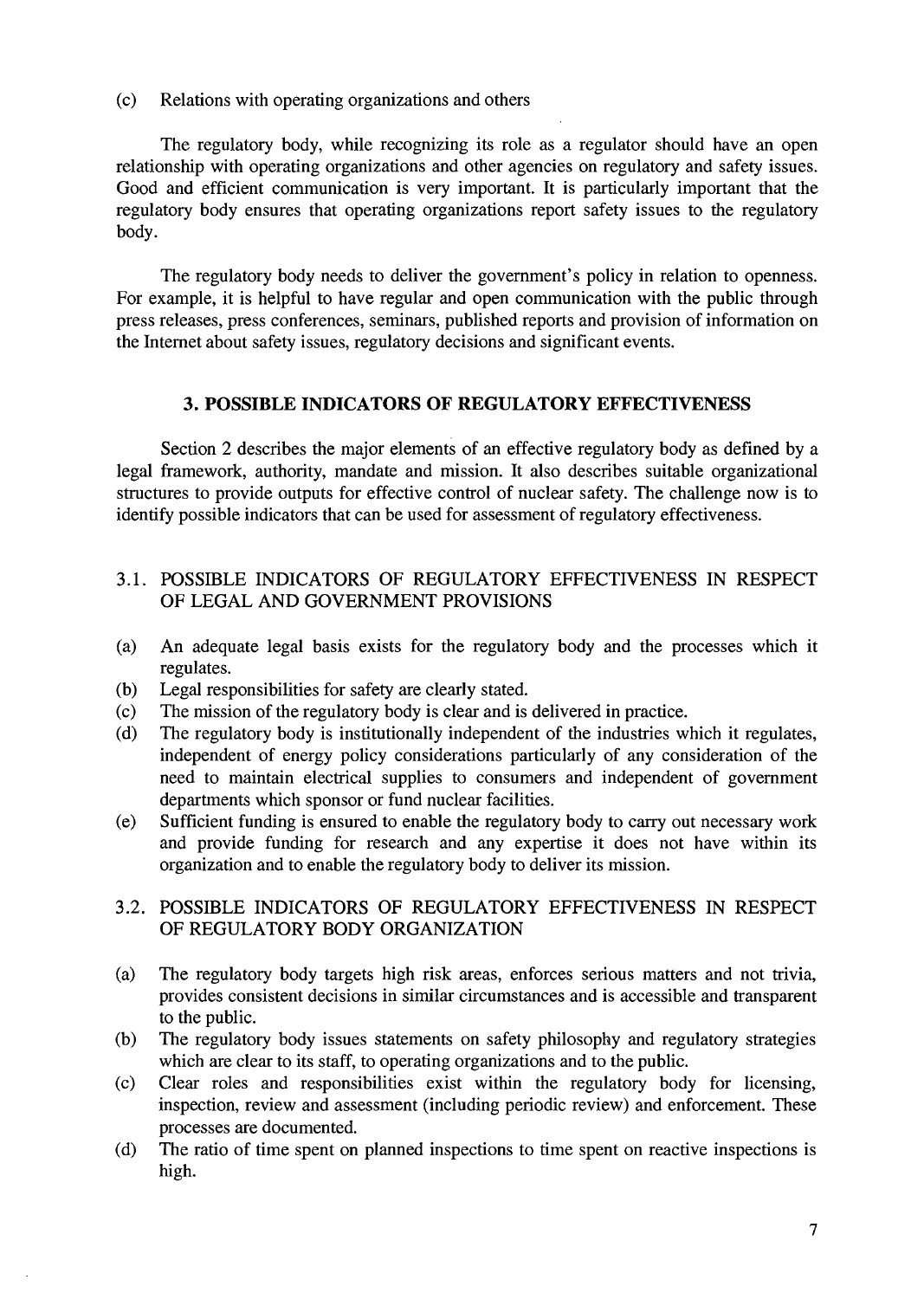- (e) The regulatory body has the capability to carry out reviews and assessments independently of the operating organizations, designers, manufacturers and architect engineers.
- (f) Good communication, interchange of views and co-operation exists within the regulatory body between inspectors and assessors.
- (g) The regulatory body plans and prioritizes its work. But flexibility exists to change regulatory priorities according to safety needs to enable high safety risks to receive the highest priority.
- (h) The frequency of new regulatory requirements. Too many changes indicate a lack of forethought by the regulatory body.
- (i) The period of delay between the identification of the need for a new regulatory requirement and its introduction,
- (j) The regulatory standards, regulatory guides and internal guidance for use by the staff or the regulatory body are clear, complete and have been regularly reviewed and suitably amended,
- (k) Operating organizations and other agencies are consulted before regulatory standards and guides are issued or amended.
- (1) Competent staff with the right knowledge, experience, and number exist to perform the processes of the regulatory body, including the provision of independent assessments,
- (m) The ratio of the number of staff leaving the regulatory body each year is low when compared with that of the cadre level,
- (n) Good internal quality assurance,
- (o) Effective internal management exists to ensure that policies, strategies and practices are followed in a consistent manner,
- (p) The regulatory body is forward looking to spot future regulatory challenges in sufficient time to have workable strategies and resources in place before the challenges occur,
- (q) A capability exists to fund and manage research and any work carried out by others because the regulatory body does not have the expertise within its organization,
- (r) Good international contact exists for standard making, benchmarking of national practices and international exchange of information and people,
- (s) The regulatory body displays a willingness to learn and improve and a willingness to accept a peer review such as an IRRT mission from IAEA or some other review organization,
- (t) Regulatory decisions are taken quickly in situations when high safety risks actually exist.
- (u) The regulatory body has the capability to enhance safety culture,
- (v) Planned work is completed within budget and on schedule,
- (w) The regulatory body consults operating organizations and other stakeholders about its work, particularly for aspects such as the timeliness, quality and consistency of its actions, including regulatory decisions,
- (x) The regulatory body makes good use of office management and human resources; document control and records; service standards and monitoring; finance; and human resource planning, human resource development and training,
- (y) The existence at the regulatory body of effective systems for operational experience feedback and incident assessment,
- (z) The reaction time of the regulatory body is short between its discovery of an unsafe practice and the taking of regulatory or enforcement action.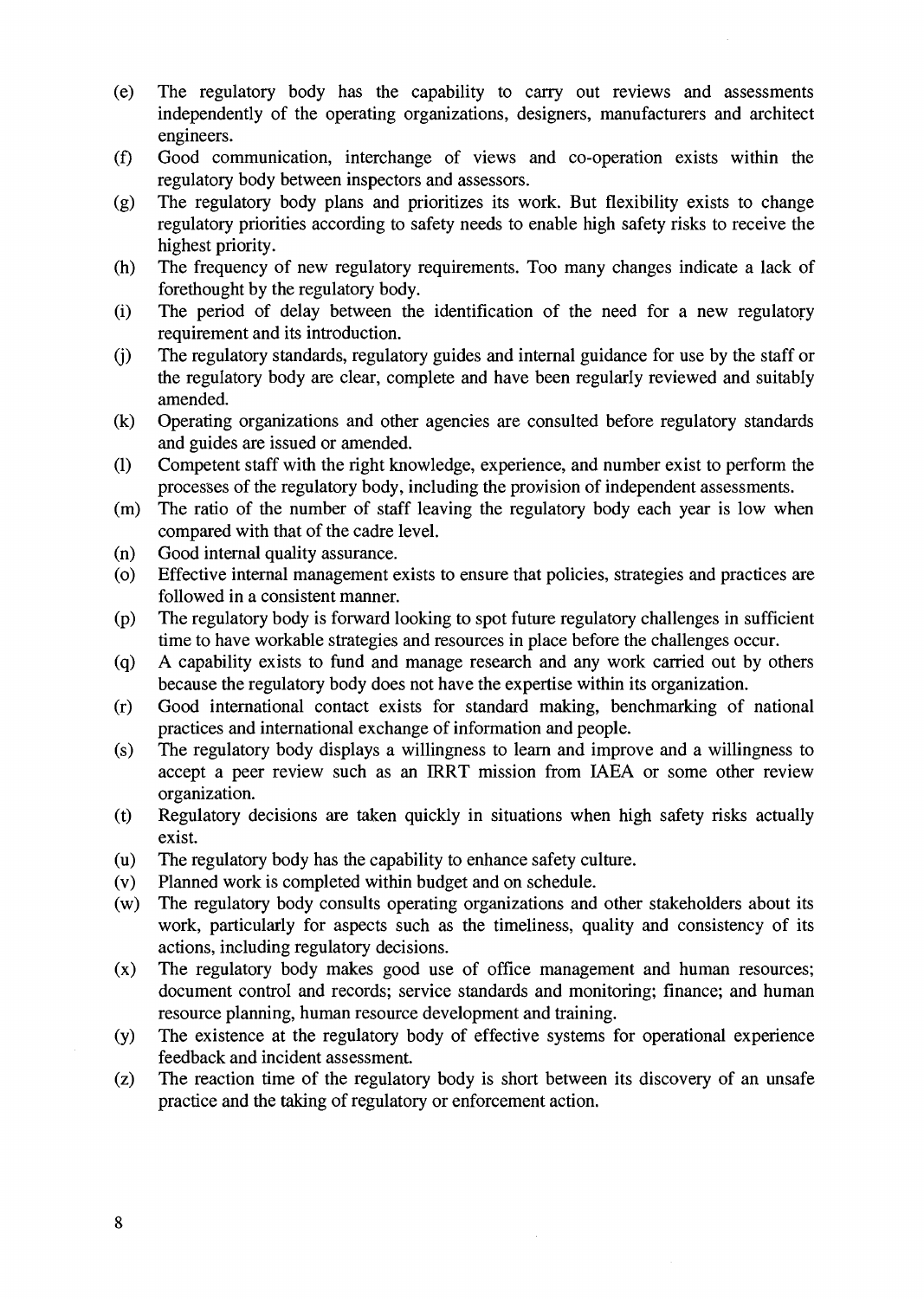## 3.3. POSSIBLE INDICATORS OF REGULATORY EFFECTIVENESS FROM THE PERFORMANCE OF OPERATING ORGANIZATIONS

There is usually interaction between operating organizations and regulatory bodies such

- (a) during licensing when the operating organization makes an application for an installation and the regulatory body assesses the application and issues the licence;
- (b) for significant plant modifications when the operating organization makes safety analyses and the regulatory body assesses the safety analyses and authorizes implementation of the modifications;
- (c) for regulatory standards and guides where the regulatory body usually consults operating organizations and other bodies prior to issuing the regulatory standards and guides;
- (d) for operational feedback and incident and accident assessment when the operating organization performs this work with regulatory body oversight, inspection and interaction according to national practices;
- (e) during inspections when the regulatory body forms a view about the subject area being inspected by discussion with the staff of the operating organization and examination of documentation and practices;
- (f) during regulation when the regulatory body seeks by persuasion or enforcement to change operating organization practices;
- (g) during non-confrontational discussions when the regulatory body and the operating organization discuss technical, regulatory or regulatory process issues.

Because of the interaction between operating organizations and the regulatory body it is possible to draw some conclusions about regulatory effectiveness; nonetheless this is a difficult proposition and care needs to be taken. For example, if an operating organization has a consistently good safety performance over time does it mean that the regulatory body is being effective? The answer could be yes, but only if the regulatory body has had to regulate, persuade or use enforcement to ensure that the operator's safety performance is high. It may well be that the operating organization achieves acceptable safety despite the regulatory body. However, there is probably a closer correlation between a consistently poor safety performance of an operating organization over time and a poor effectiveness of a regulatory body.

Possible indicators of the performance of operating organizations which may reflect on the performance of the regulatory body are:

## **Safety assessment and plant upgrades**

as:

- the extent to which operating organizations comply with regulatory standards and guides and with the state of the art;
- the extent to which the regulatory body ensures that operating organizations upgrade their plants to modern standards, lessons learned and stay in step with changing technology;
- the time taken by the regulatory body to agree to operating organizations' proposals either because of inadequate safety submissions by the operator or delays by the regulatory body;
- number of safety issues not discovered by the utility but by the regulatory body.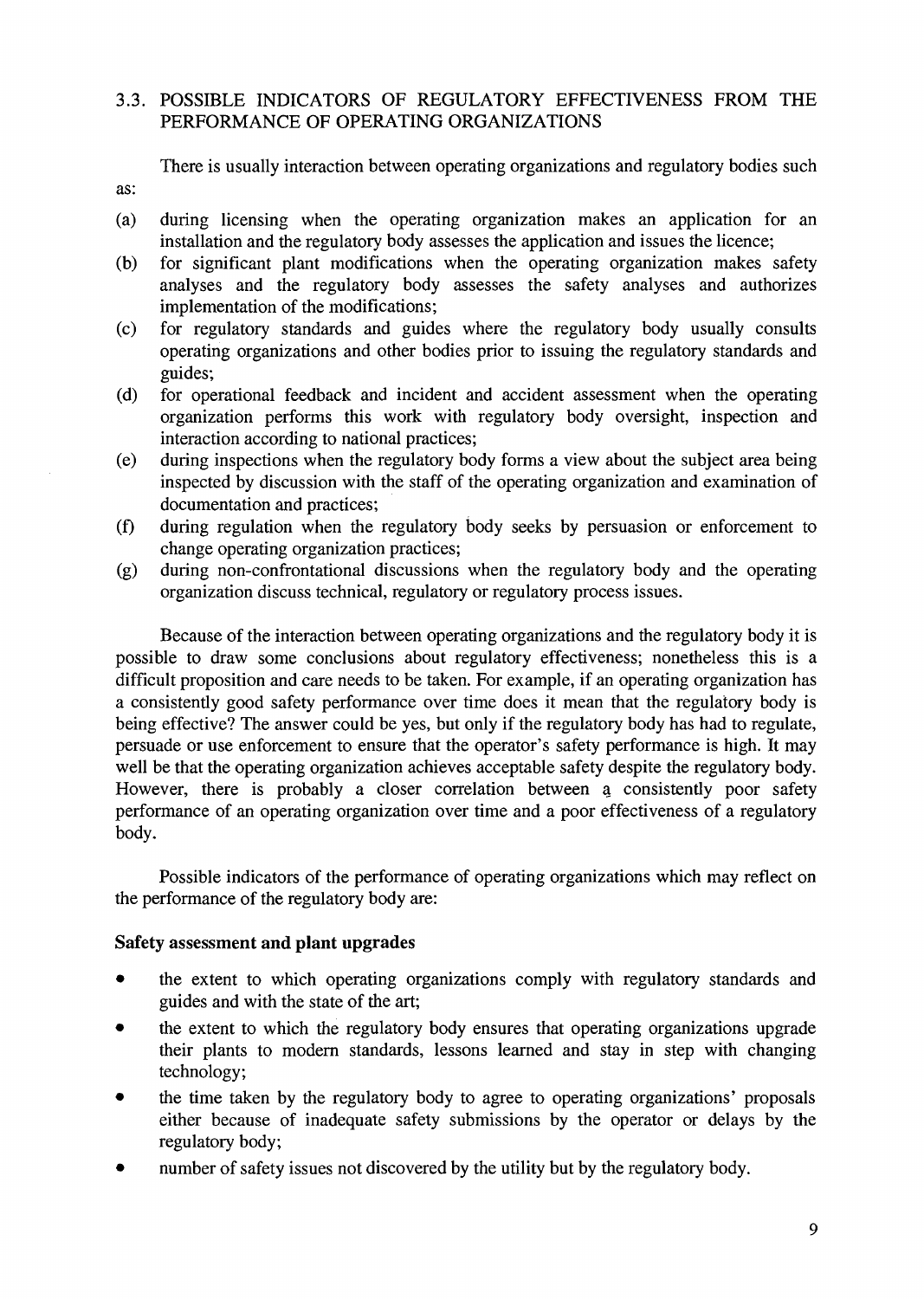## **Incidents and accidents**

- the number of internal corrective actions to be taken after an incident or accident;
- the number of changes to regulatory requirements after an incident or accident.

## **General**

- the reduction of occupational radiation exposure;
- the reduction of radioactive releases;
- the reduction in the number of significant events;
- the time which is taken by an operating organization to respond to reasonable demands of the regulatory body.

## **4. FIELDS FOR ENHANCING EFFECTIVENESS OF REGULATORY BODIES**

The working groups considered this to be a difficult question but nevertheless concluded that the effectiveness of regulatory bodies could be improved by:

- establishing a systematic approach to manage people and processes;
- involving staff members in continuous improvement of the regulatory body's processes;
- preferring process-oriented management;
- developing leadership skills of line managers and senior managers;
- developing data management and associated classification systems to aid in future analyses and decision-making;
- establishing a systematic approach for annual planning and its implementation;
- developing an appropriate approach to salaries, awards and bonuses for the regulatory body staff;
- reviewing the appropriateness of the regulatory regime on a regular basis and the topics of regulatory control;
- discussing the values, mission, vision and strategy to be applied in regulatory work;
- collecting feedback from the main stakeholders of the regulatory body to provide ideas for improving regulatory body performance;
- establishing a systematic approach for:
	- the day-to-day monitoring of work<br>— self-assessment at all organizations
	- self-assessment at all organizational levels
	- the measurement of performance and outcomes
	- external independent assessments of the regulatory body;
- maintaining good communication with government decision-makers to aid in strategic forward planning by the regulatory body and in drawing up annual budgets which are consistent with the work to be done. An annual report to government highlighting the outcomes for the elapsed year may be helpful;
- within the regulatory body, making necessary staff changes in such a way that the work output of the regulatory body at worst only suffers lightly and the effects on staff motivation are minimized;
- ensuring that regulatory standards, guides, internal guidance and internal quality assurance are clear, complete and up to date;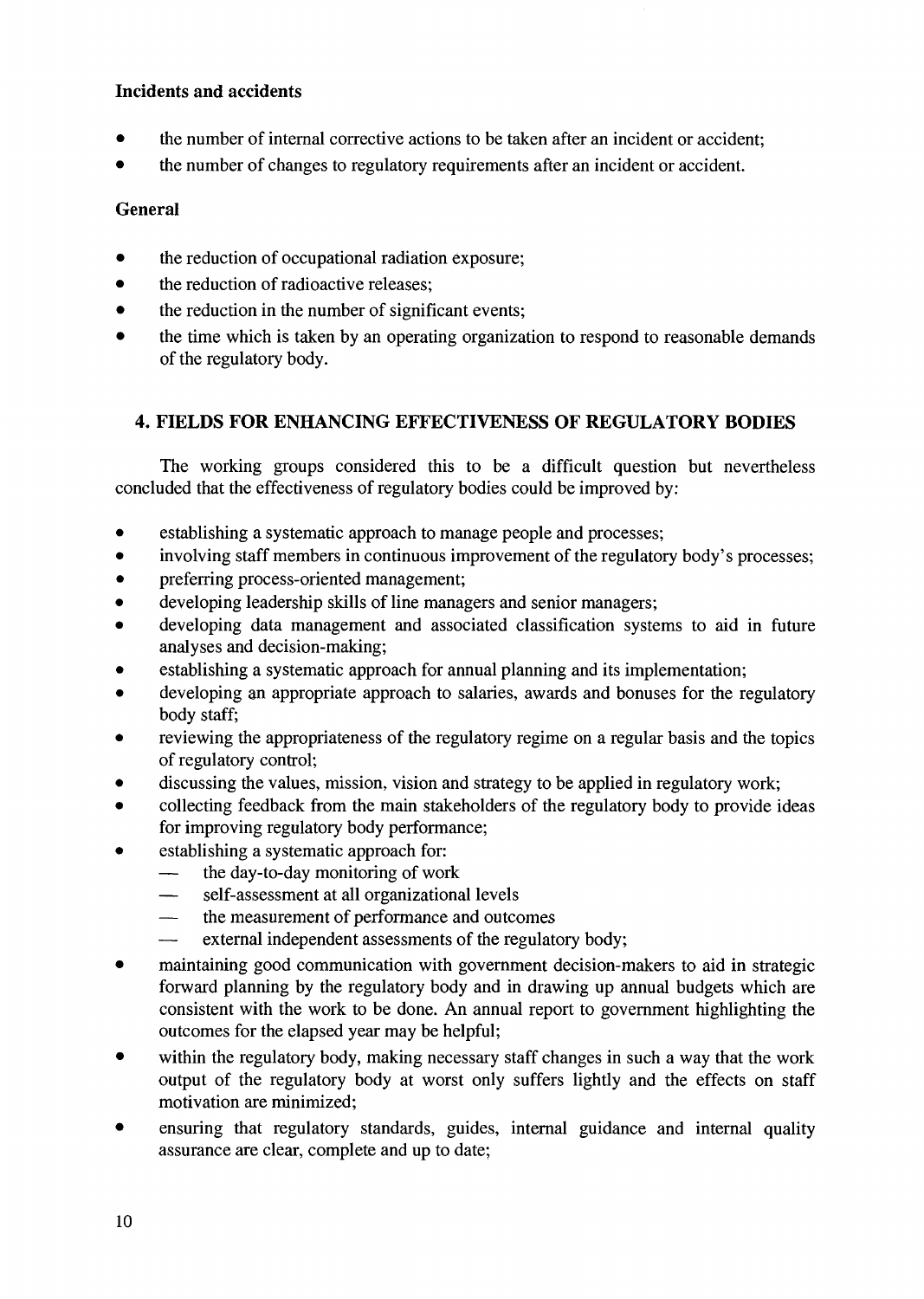- ensuring that good communication exists between individuals and groups working on the same issue within the regulatory body so that inspection and assessment work is appropriately integrated and that a consistent feedback can be provided to the operating organizations;
- ensuring that the regulatory body discusses issues with the operating organizations before taking regulatory action so as to provide an opportunity for the operating organizations to explain to the regulatory body why such an action may be counterproductive.

## **5. CONCLUSIONS**

This seventh series of peer discussions has shared the established policies and practices of the regulatory bodies of Member States as well as the personal knowledge and experience of the attending senior regulators in order to identify elements of regulatory effectiveness, possible relevant indicators, and ways to assess and — where justified or necessary — to enhance the effectiveness of the regulatory body.

The assessment methods for regulatory effectiveness discussed in this report are of necessity surrogate because it is not possible, in finite time, to calibrate the measurement tools and techniques to statistical data of accidents in nuclear facilities. The accident rate is simply too small because of the high reliability that has been designed into them. It is therefore necessary to be proactive in the choice of methods. In this report the assessment methods are a mix of traditional and new. Traditional methods include audits, internal assessments, reviews of strategic plans, roles and responsibility assignment, QA of work plans and programmes, training programmes, career management, etc. New techniques include the use of proactive safety improvement programmes by the regulatory body and the use of peer reviews, audits and inspections of the regulatory body by external organizations.

The participating senior regulators agreed that regulatory bodies need to:

- accept the value of being learning organizations;
- strive for improvement and enhancement by such means as self-assessment and peer reviews by external organizations;
- maintain and adopt systems for the budgeting, prioritizing, planning and monitoring of their work and processes;
- have good internal quality assurance systems for their work, processes and documentation;
- have good communication with their stakeholders about regulatory body work and processes;
- participate and co-operate with regulatory bodies from other countries and with international organizations in respect of information exchange, peer reviews and international standards, etc.

The IAEA has established a programme of International Regulatory Review Team (IRRT) missions, which, at the request of interested Member States, can perform a review of the national regulatory system.

The key objective of an IRRT mission is to enhance nuclear safety by: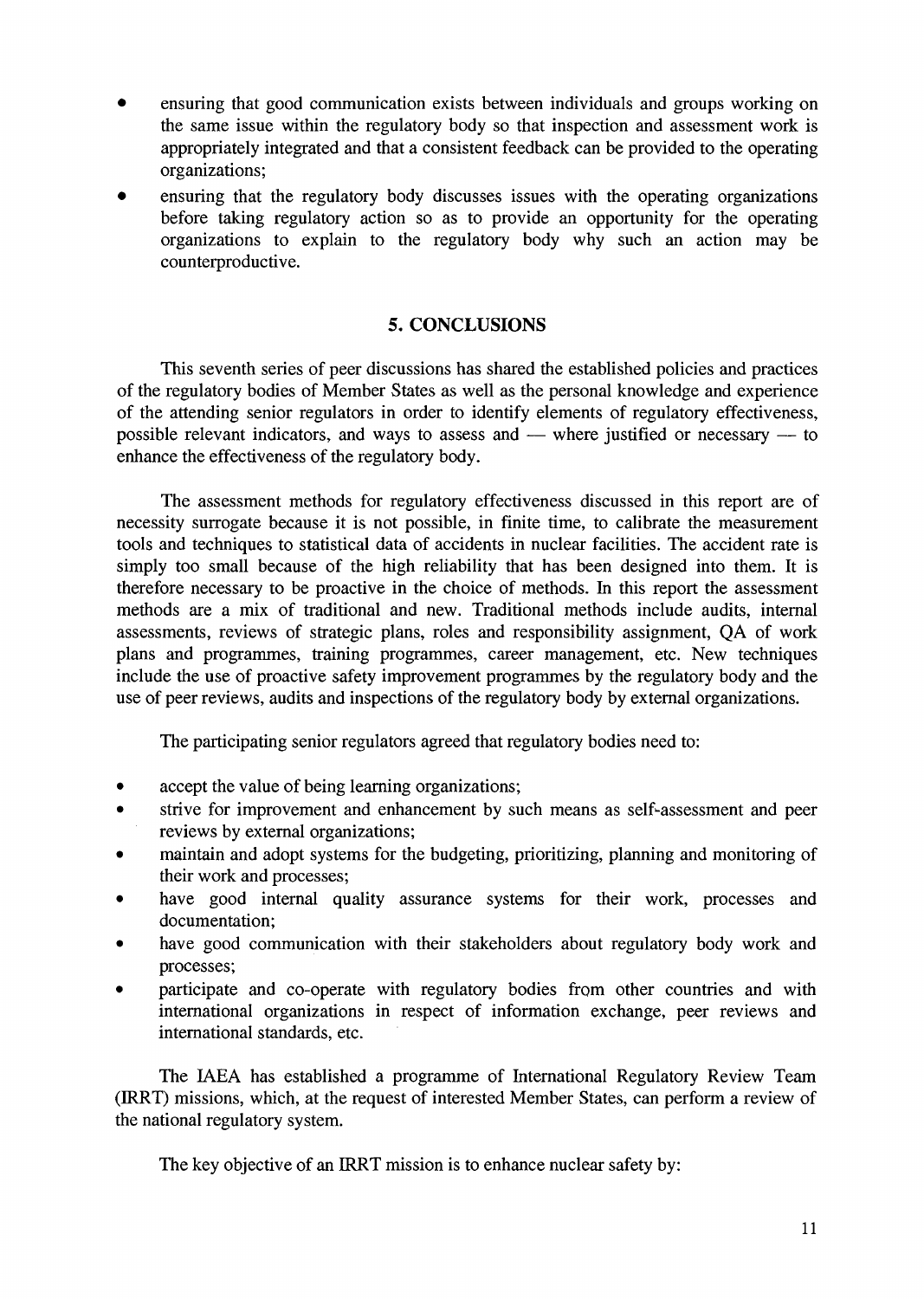- providing the host country (regulatory body and governmental authorities) with an objective review of their nuclear regulatory practices with respect to international guidelines;
- providing the host regulatory body with recommendations and suggestions for improvement in areas where their organization or performance can be performed or falls short of internationally accepted practices;
- providing key staff at the host regulatory body with an opportunity to discuss their practices with experts who have experience with other practices in the same field;
- providing all Member States with information regarding good practices identified in the course of the review; and
- providing experts from Member States and the IAEA staff with opportunities to broaden their experience and knowledge of their own field.

The participating senior regulators agreed that the IRRT programme is an efficient tool for the assessment and the enhancement of the effectiveness of a regulatory body. They encourage the IAEA to continue this programme and to use the outcome and findings of these peer discussions as an input for their own recommendations, suggestions or identification of good practices.

The experts participating in this seventh series of peer discussions on regulatory practices were aware of the fact that there is no universal or generally accepted definition of the term 'regulatory effectiveness'. The following statement may, however, be considered as the essence of these peer discussions:

#### **The regulatory body is effective when it:**

- **ensures that an acceptable level of safety is being maintained by the regulated operating organizations;**
- **takes appropriate actions to prevent degradation of safety and to promote safety improvements;**
- **performs its regulatory functions in a timely and cost effective manner as well as in a manner that ensures the confidence of the operating organizations, the general public and the government; and**
- **strives for continuous improvements to its performance;**

**given the necessary authority and resources as prerequisites.**